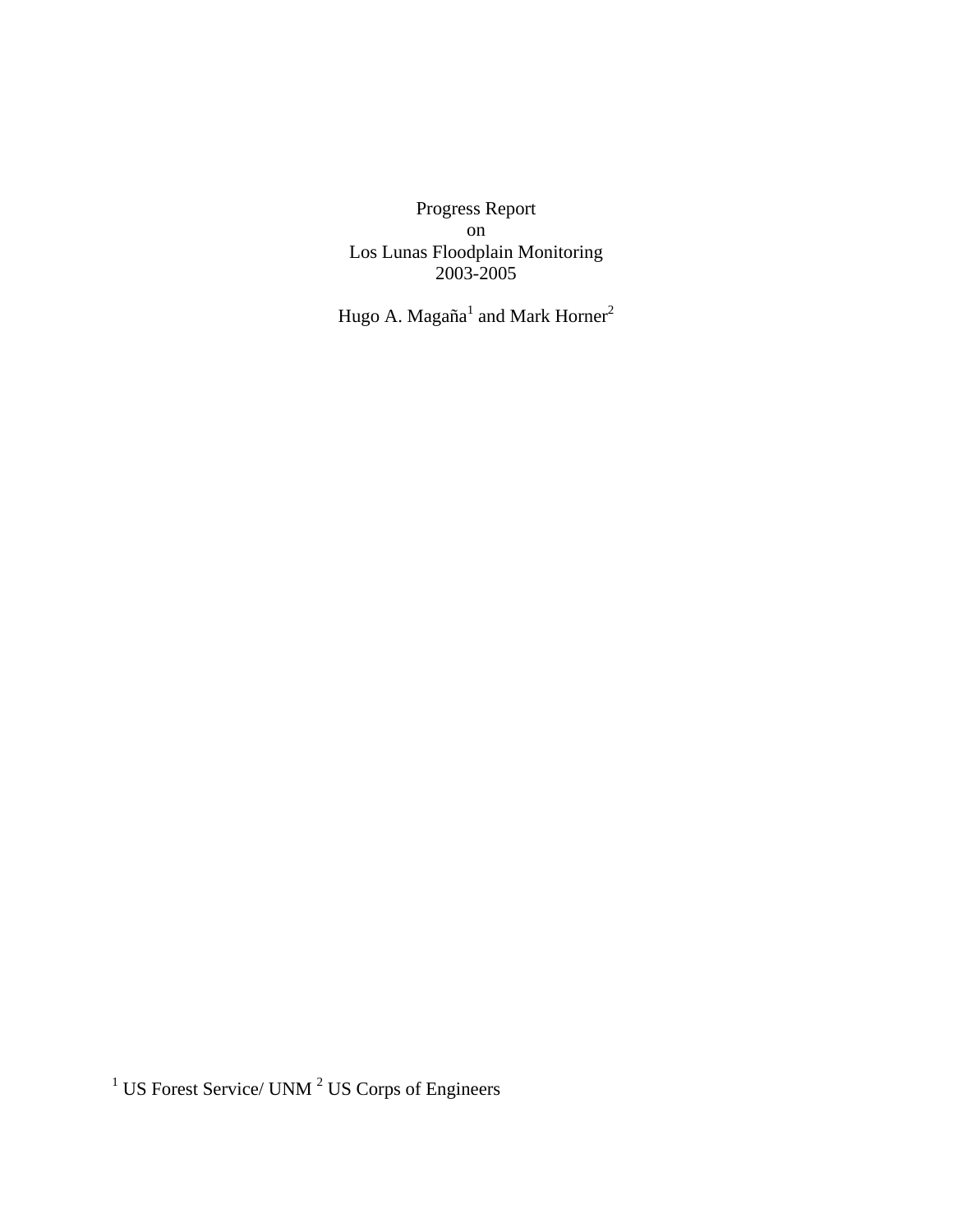#### Introduction

On June 29, 2001, the U.S. Fish and Wildlife Service (USFWS) issued a Biological Opinion (BO) regarding the effects of certain water management practices upon the Rio Grande silvery minnow (*Hybognathus amarus*), the southwestern willow flycatcher (*Empidonax traillii extimus*), the bald eagle (*Haliaeetus leucocephalus*), the interior least tern (*Sterna antillarum*), and the experimental-nonessential population of the whooping crane (*Grus americana*). All are either threatened or endangered species (USFWS 2001). Specifically, the BO evaluated the implications of the U.S. Bureau of Reclamation's (BOR) discretionary actions related to water management and the U.S. Army Corps of Engineer's (Corps) water operations rules and nonfederal actions related to ordinary operations on the Middle Rio Grande. The USFWS concluded that these management practices would likely jeopardize the continued existence of the Rio Grande silvery minnow (RGSM) and southwestern willow flycatcher (SWWF) and, therefore, developed a nested set of recommendations, or Reasonable and Prudent Alternative (RPA), that they believe must be implemented in order to avoid a jeopardy condition in accordance with the Endangered Species Act (ESA) 16 U.S.C. 1531 *et seq*. The Corps and the BOR made an initial determination to accept and implement the general provisions of the RPA.

The Los Lunas, New Mexico Habitat Restoration Project was subsequently initiated and was intended to fulfill the requirement of habitat restoration in the Belen Reach- one of eight reaches in which habitat restoration must be conducted in accordance with Element J of the RPA. Further, it was meant to fulfill the requirement to initiate construction on at least one restoration project within six months from the date of the BO.

 The objectives of the Los Lunas project are to improve habitat conditions for the RGSM and SWWF such that in combination with other elements of the RPA a jeopardy condition for the two species could be avoided. In general, the project was formulated to mechanically widen the active river channel and improve adjacent riparian habitats. The design goals of this project were to produce inundation of certain areas in the project area at flows of greater than or equal to 2,500 cfs. The floodplain was lowered to ensure some inundation at a wide range of flows and at flows less than 2,500 cfs. These alterations within the historic floodplain were intended to produce a variety of additional shallow water/low velocity egg-retention and nursery habitats for the RGSM during spring spawning flows. According to the "flood pulse concept" (Junk et al. 1989) the flood pulse is the principal driving force controlling of river-floodplains, and is responsible for the existence, productivity and interactions of the major biota in the riverfloodplain. Flooding is predicted to trigger an increase in the magnitude of biological processes that occur during both the rising and falling limb of the pulse (Valett et al. 2005). Junk et al. (1989) argue that the overwhelming bulk of the riverine animal biomass derives directly or indirectly from production within the floodplain and not from the downstream transport of organic matter produced elsewhere in the basin.

The Los Lunas site is located on the west bank of the Rio Grande adjacent to Mid Valley Airpark, Los Lunas, New Mexico. Dimensions of the overbank area are approximately 1829 m along the existing riverbank with a generally uniform width of 107 m encompassing an area of approximately 16.2 hectares. The site is bounded on the west by an earthen and rootwad berm approximately two meters high. The greater restoration area suffered a severe fire in April of 2000. As a result, the site offered an exceptional opportunity for restoration as it avoided impacting an intact riparian area.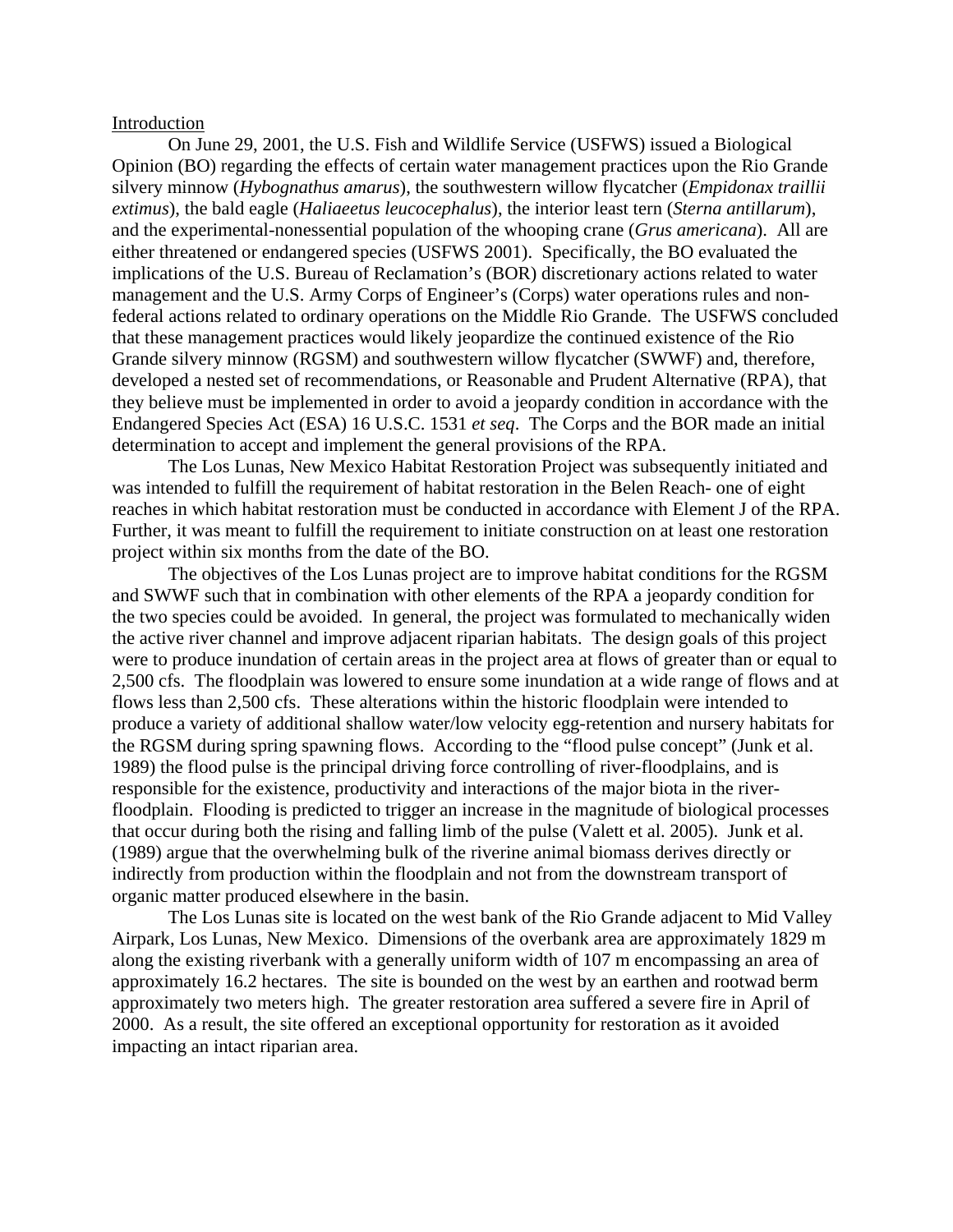The goals of this project required a great deal of work and therefore the project was divided into three broadly defined phases. First, approximately 1,400 Kelner jetty jacks (historic flood control/bank stabilization structures) were removed. Second, the excavation of approximately  $53,500m^3$  (70,000yd<sup>3</sup>) of floodplain material would be moved to allow for active channel widening and, accordingly, the creation of more extensive RGSM habitat. Lastly, all areas of terrestrial disturbance were revegetated with native plant species, which should stimulate the process of post-fire reclamation and hopefully lead to a diverse array of highervalue riparian habitats. Although temporally separated, the various phases of construction were completed over the following two years. Various forms of monitoring activities are ongoing. This restoration projects differs from others in the inclusion of a long term monitoring program to assess the success or failure of the project.

#### 2003 Monitoring

The narrative for this monitoring report may contain what may seem superfluous information, but it is included to demonstrate the dynamic nature of this environment. The Los Lunas floodplain is a dynamic environment that can change within hours or days depending on flow. Observations were made on a daily or weekly basis depending on flow. Equipped with a camera, stadia rod, and water sample bottles, monitoring commenced on 16 May 2003. Habitats (habitats) were numbered 1-17 north to south. Photo stations were established at the northeast margin of each habitat. A time series of photographs was used to provide documentation of short-term flow dynamics. The floodplain and habitats were dry prior to a flood pulse from a scheduled release on 15 May 2003 from Cochiti Dam. The floodplain was barren with the exception of three small groups of native cottonwood trees that were left in place and some small shrubs and grasses along the river margin.

Observations made 16 May revealed that Rio Grande water had intruded into some of the habitats and in places up to the rootwad berm. Observations made the following day (17 May) revealed that all habitats were inundated and water had broken through to the overflow channel (OVFL). Flow was calculated using linear regression of USGS measured flows at Albuquerque and Bernardo. The initial flow was calculated to be 650 cfs on 17 May and decreased to 275 cfs by 19 May. Observations made on 19 May revealed that the Rio Grande had receded and left some habitats dry while others were fully inundated. Although flow was not measured within the floodplain, flow was sufficient to cause incision in the OVFL. Habitats where water had receded and shallow (<3 cm) contained large areas of *awfuchs* (algal biofilm) and associated bubbles. The bubbles were presumably oxygen indicating that photosynthesis was occurring.

Observations made 23 May revealed that all but habitat 13 were dry with the exception of some small isolated pools within the floodplain. Water intrusion into habitat 13 was due to a sandbar island in the river that deflected water into the habitat. A rain event on 27 May increased flow to 400 cfs on 28 May. Observations made the following day (28 May) revealed that all habitats and the OVFL were again inundated and in some places water had penetrated to the rootwad berm. In areas along the habitat margin silt had been deposited onto the sand substrate indicating that aggradation was occurring. Sedimentation was more pronounced in the northwest corner in each of the habitats where flow decreased. Observations of water entering the habitat revealed a shear zone where Rio Grande water had a higher sediment load than the lower velocity water in the habitats (see photo 3 in appendix). Observations made the following day revealed that flow into and out of some the habitats had created a "U-shaped" channel (see photos 4 and 5). Along the habitat margin and the area within the "U" channel was now higher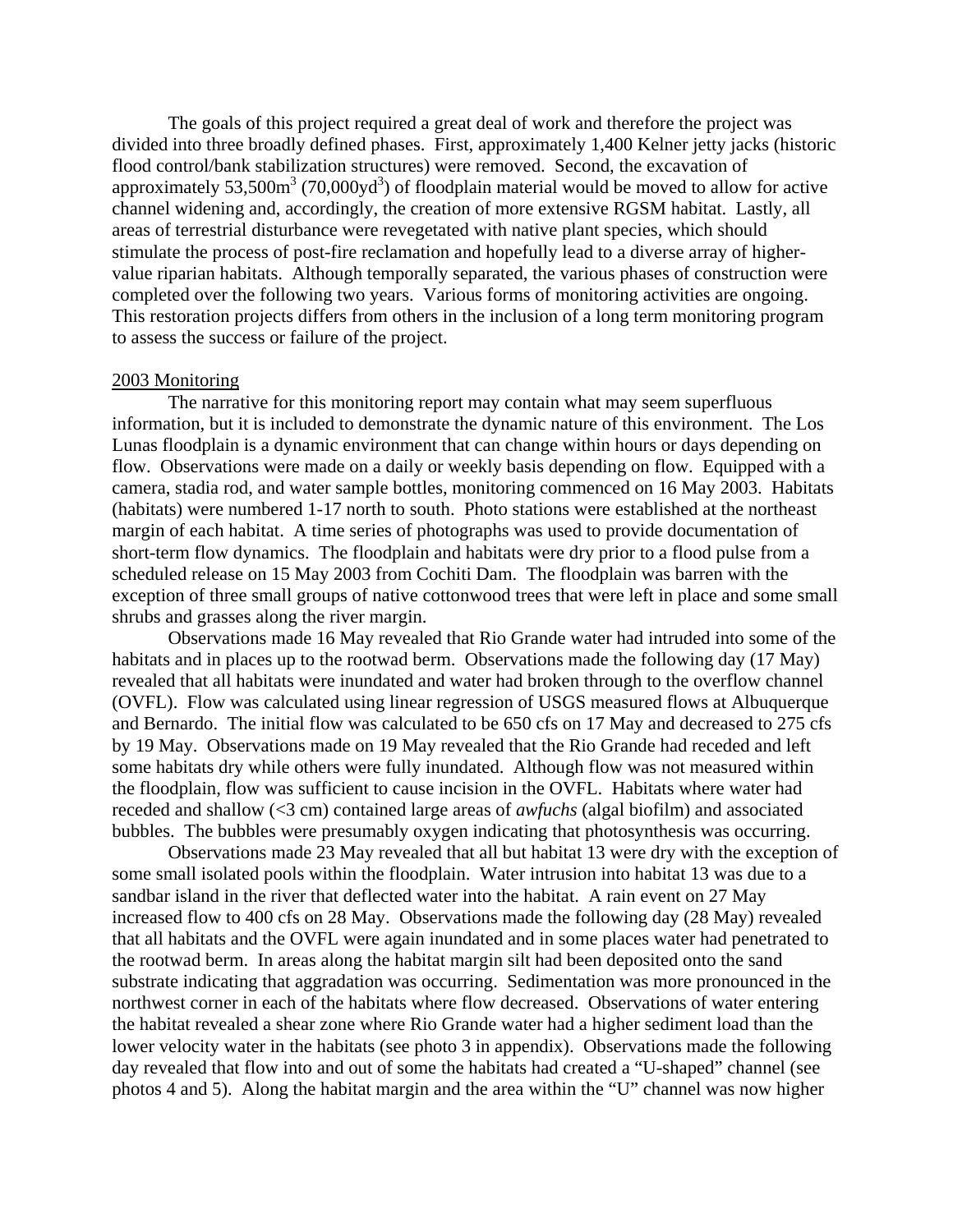than the original elevation. Flow into these habitats did not provide a low velocity habitat for RGSM as planned.

Observations continued on 4 June and revealed that water had receded. Most habitats were now only contained mud with the exception of some isolated pools in the OVFL channel. Isolated pools contained hundreds to thousands of tadpoles. Dense stands of grass now covered most habitats and adjacent floodplain. Observations on 7 and 13 June revealed that much of the previously wetted habitats were desiccating as evident by cracking mud. Only the  $13<sup>th</sup>$  habitat remained wetted due to water deflected by a sandbar island.

By 26 June the entire floodplain was dry and covered by dense stands of short grasses. No further monitoring was performed during summer 2003. Observations made during 26 June revealed that many; perhaps thousands of fish were dead or dying in isolated pools just outside of the habitat boundaries (see appendix photo 2). There was evidence that wading birds had been eating stranded fish since they are easily preyed upon in the shallow pools. Small fish were absent with the exception of channel catfish, and larger fish had eyes pecked out. Observations made during the monitoring period indicate that aggradations have occurred leaving most habitats above the original excavation elevation resulting in nonfunctional habitats for RGSM. No further sampling was performed for the summer of 2003 due to water diversions and river drying. Monitoring of the Los Lunas site was suspended until flows returned in late October.

On 1 Oct. 2003 while the floodplain and river were still dry, H.A. Magaña and BJ Weibell initiated a series of aquatic invertebrate colonization studies. B.J. Weibell is a PhD student at the University of Alabama at Tuscaloosa. A series of fence posts were erected along the river margin just outside of the floodplain proper. To each fence post two pieces of native woody debris (30 x 5 cm) were attached at the base of the fence post approximately 30 and 50 cm above the riverbed substrate. This woody debris was collected at 30 and 60 days after flow returned. The woody debris was processed at UNM biology annex and sent to the University of Alabama at Tuscaloosa for identification of aquatic invertebrates. Results from this study are being analyzed by H.A. Magaña and will be available by the end of study.

#### Results

Results from water samples taken from selected Los Lunas habitats (Fig. 1) indicate that nutrient concentrations fluctuated corresponding to changes in flow. During the first 11 days of flooding, surface nitrate (NO<sub>3</sub>-N) concentrations increased from a baseline of 430 to 830  $\mu$ g/L. Nutrient concentrations for NO<sub>3</sub>-N reached a maximum of 830  $\mu$ g/L after a rain event on Memorial Day 2003. Increases in  $NO<sub>3</sub>-N$  concentration were possibly due to nitrification. Over the next three days  $NO<sub>3</sub>-N$  concentrations declined, but remained higher than those observed at the onset of flooding. Nitrate concentrations decreased from 830 to 610 μg/L between 28 May and 31 May possibly due to denitrification.

Flooding of the connected floodplain resulted in an increase in phosphate concentrations with the northern inlet ( $1<sup>st</sup>$  channel) measuring 180  $\mu$ g/L and the southern outflow measuring a maximum value of 260 μg/L all other habitats (2-17) fluctuated between 10-86 μg/L for the duration of the sampling period. Ammonium concentrations remained low (11 to 30 μg/L) in all habitats until water levels decreased and the habitats dried out.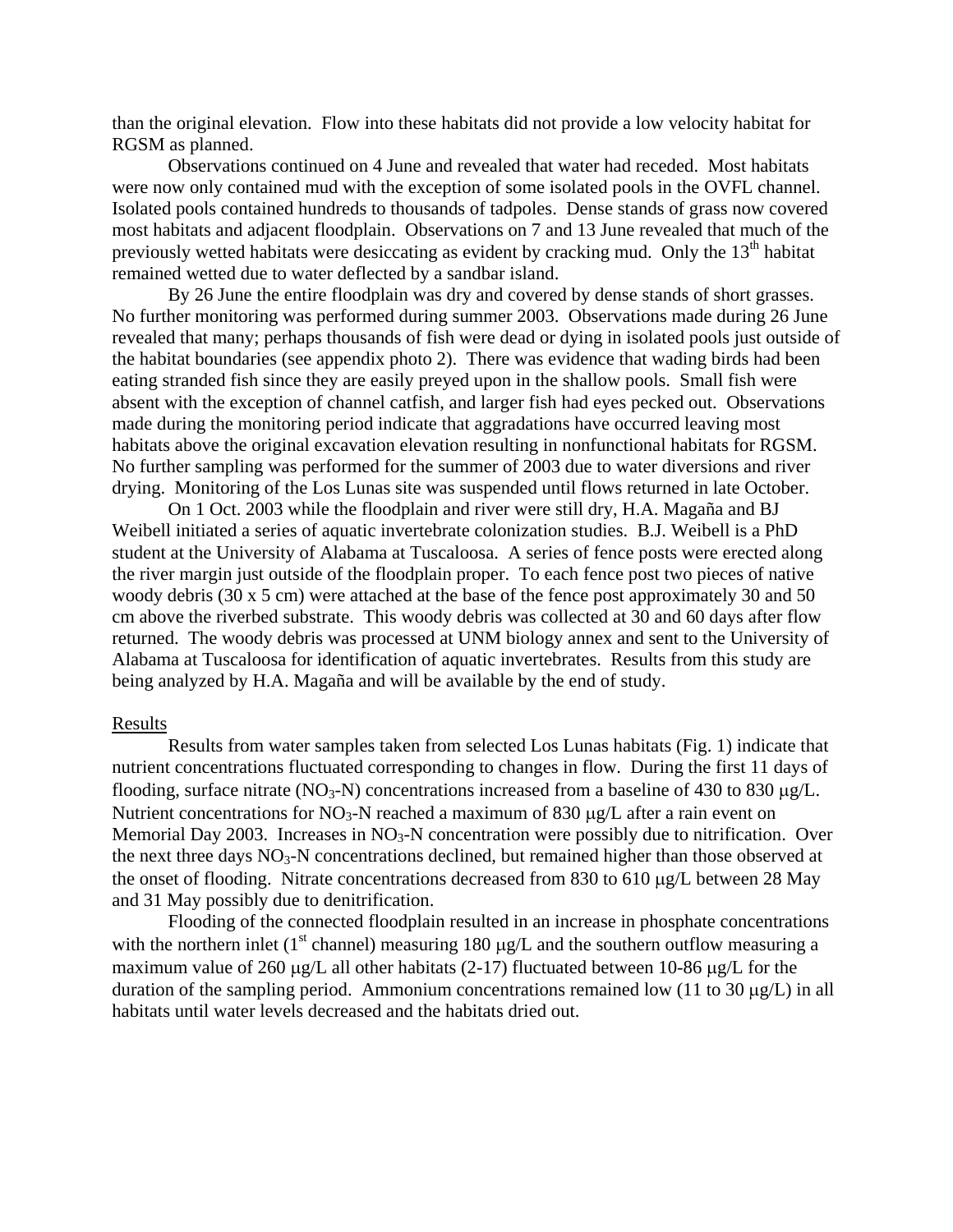

Fig. 1. Los Lunas habitats nutrient concentrations at habitat margin summer 2003.

## 2004 Monitoring

 For the 2004 monitoring period, additional monitoring equipment were incorporated into the study. The addition of a multiparameter probe (YSI 556) to measure water quality and a Marsh-McBirney pressure sensor to measure water velocity provided for a more complete understanding of floodplain dynamics. Monitoring of the floodplain commenced on 10 May 2004. The floodplain was covered with a variety of tall grasses and small willows. Rio Grande water was observed flowing into the floodplain at habitats 4, 5, 6, 7, 11, and 13 directly to the high flow channel and at places up to the base of the rootwad berm. Flow through these habitats created deep channels that directed flow into the high flow channel. The short-circuiting of water to the overflow channel eliminated any low velocity water within the habitats. Sediment in habitats 7, 13, and 15 had been deposited to a depth of approximately 31-46 cm. Algal mats were observed in the area of habitat 13 where fish were seen surfacing. Water in the floodplain was observed exiting to the Rio Grande at habitat 14. Sediment depth in the floodplain ranged from 30-90cm with an average depth of 45cm.

Monitoring continued on 27 May 2004. Equipment failure (YSI) on this date prevented collection water quality parameter data. Water depth throughout the floodplain ranged from 0 to 80 cm. Water velocities ranged from 0 to 74 cm/s. Habitats 1 and 3 were dry while habitat 2 had some Rio Grande penetration (8-10m) but did not provide low velocity nursery habitat. Rio Grande water penetrated into south end of habitat 4 directly into the high flow channel and water was ponded along the rootwad berm. Water velocity at the berm measured 0.0 m/s and signs of fish were observed. Habitats 5, 7, and 10 can be described as mud flats that were devoid of life. Signs of aggradation were noted in these habitats. Deep channels at habitats 6 and 11 continued to short-circuit water to the OVFL and did not provide low velocity water needed for larval fish.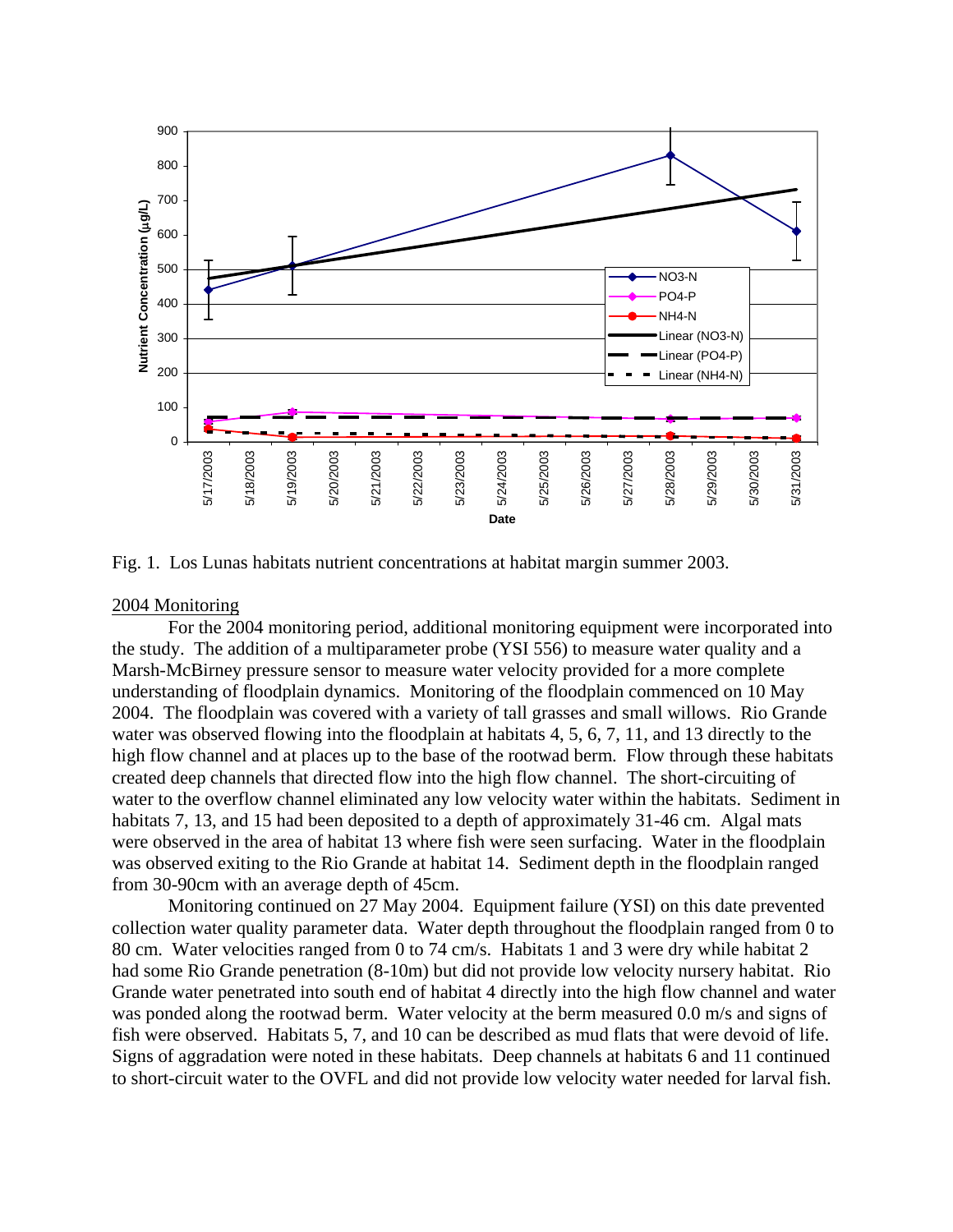Water in the floodplain and OVFL exited to the Rio Grande at habitats 14, 15, and at the southern outflow.

While the OVFL was disconnected from the river it provided deep, near-zero velocity water. Three larval fish light traps were deployed at this location on this date and allowed to passively capture for 12 hours. The following morning fish were transferred from the light trap into 10% formalin and later transferred to 35% ETOH. Mike Farrington identified larval fish at the Museum of Southwestern Biology (MSB). Fish community species listed in table 1. Larval fish captures were performed under Dr. Tom Turner (federal permit number TE038055-0).

One week later (3 June) the  $1<sup>st</sup>$  channel and  $1<sup>st</sup>$  habitat were dry. It is possible that tractor furrows may have affected RGSM egg transport and diverted eggs back into the river. Habitat 2 showed that Rio Grande water had penetrated 3-5m, however, this did not provide habitat for RGSM. Habitats 3-7 were dry and barren. The OVFL channel was now disconnected from the Rio Grande at Return to Rio Grande (RtoRG). The water level had dropped approximately 60cm. Habitat 10 was dry with a scattering of short grasses. Habitat 11 continued to shortcircuit water directly to the OVFL channel. The Rio Grande veered to the East and habitats 12- 17 were dry with the exception of return flow from the OVFL channel to the Rio Grande. Sediments had aggraded between 40-60cm in habitats 16 and 17. Some water was observed exiting the floodplain at the outflow.

 The following week (9 June) habitats 1-10 were generally dry and devoid of vegetation. The habitat 11 channel continued to flow into the OVFL channel. Habitats 12-17 were dry and barren. Water no longer entered the floodplain or OVFL at any of the previous channels. Habitat 2, RtoRG, and the disconnected OVFL channel continued to hold water. Observations made 15 June to 16 July all habitats were dry with the exception of habitat 2 and RtoRG and a series of isolated pools in the OVFL. Vegetation was now sprouting in and around the habitats.

 Monitoring commenced again on 1 October 2004. The Rio Grande was dry and all habitats were dry. The absence of water allowed for measurements to be made from the river bottom to the floodplain surface. In places the difference in elevation exceeded 1.5 meters. During this reconnaissance depressions in the floodplain and habitats were identified and mapped as dangerous places when water returned. The entire floodplain was covered with wild sunflowers and sticker burr plants. Taller vegetation marked the boundary around the habitats.

 By 1 November water was again running down the Rio Grande. At habitats 1 and 2 the Rio Grande flowed along the margin and there was evidence of overbanking. At habitat 3 the river veered to the east and away from the floodplain. At habitat 4 the river had returned to the floodplain margin and had penetrated in places up to 2m. Habitats 5-7 were dry at habitat RtoRG and the OVFL contained water and there signs of fish ands aquatic invertebrates. The Rio Grande penetrated into the floodplain OVFL via a channel at the south end of habitat 11. Water in the OVFL continued south past habitat 14 where it became a small trickle. The Rio Grande again veered away from the floodplain at habitat 13 and habitats 13-17 remained dry.

Reconnaissance on 1 December revealed that most of the floodplain was covered in snow and where Rio Grande water had penetrated into the floodplain ice had formed. There some penetration at habitat 2, but did not provide slow water habitat. A sand bar had formed at the margin of habitat 3 directed the river away from the floodplain. Ice covered the margin of the habitat and algae were observed under the ice. Samples of these algae were collected and returned to the lab for analysis. Water had penetrated 12-15m at habitat 4 and into the OVFL. Water depth was ~10cm and the odor of treated water permeated. The source of this odor was presumed to be from the Los Lunas wastewater treatment plant located ~2.5km to the north.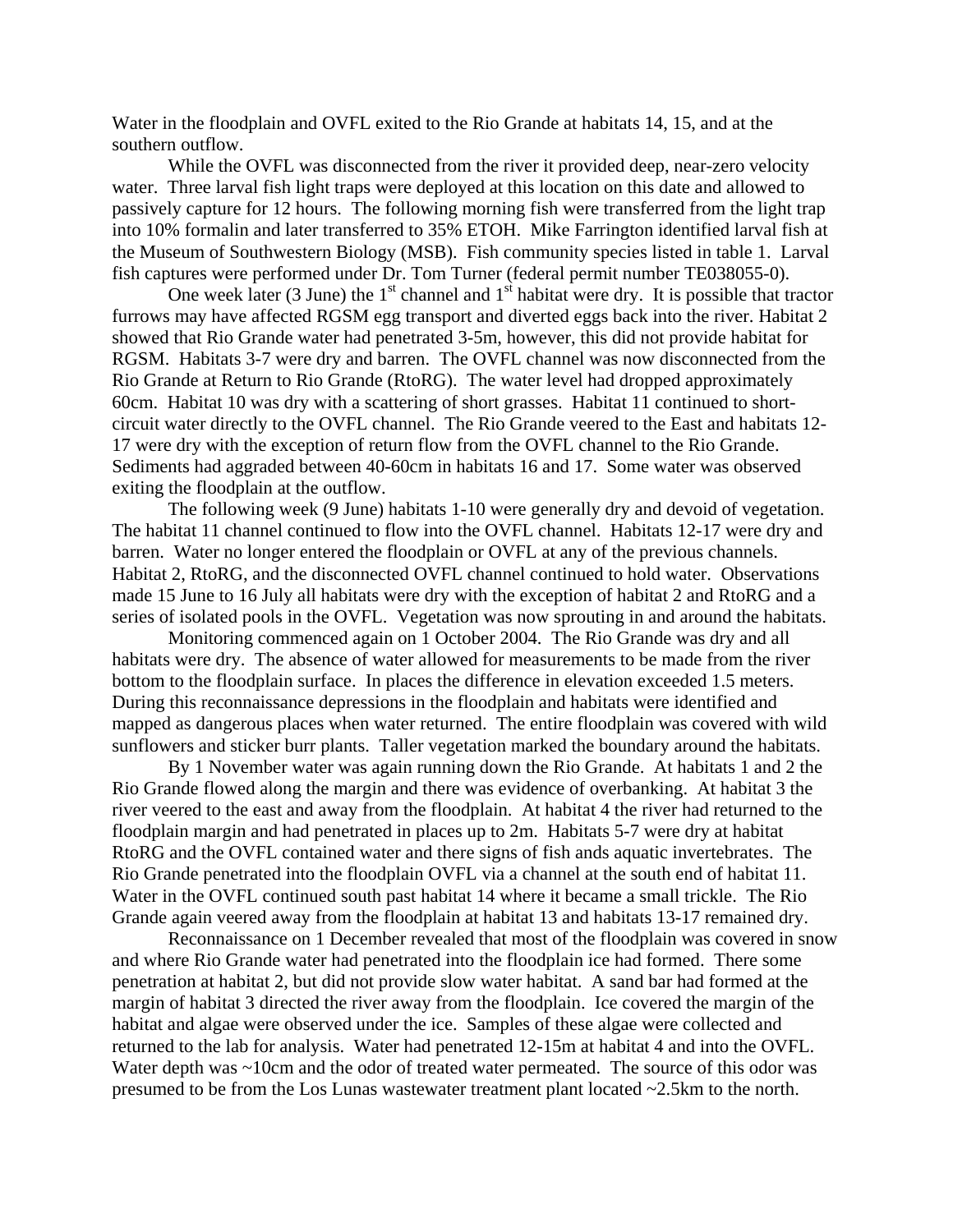Water in the OVFL was very shallow and was frozen over. Habitat RtoRG was also frozen over. Habitat 10 was covered with dead vegetation. Habitat 11 was completely inundated and a channel at the south end connected the river to the OVFL. Habitats 12 and 13 were slightly inundated. Water exited the OVFL at habitat 14. Habitats 15-17 were dry and covered with dead vegetation.

## Results

Results from water samples taken from selected Los Lunas habitats (Fig. 2) indicate that nutrient concentration fluctuated with in flow. During the first 12 days of flooding, surface nitrate (NO<sub>3</sub>-N) concentrations increased from a baseline of 440 to a maximum of 810  $\mu$ g/L. Increases in  $NO<sub>3</sub>-N$  concentration during the rising limb of the hydrograph were possibly due to nitrification. Over the next three days  $NO<sub>3</sub>-N$  concentrations declined, but remained higher than those observed at the onset of flooding. Nitrate concentrations decreased from 810 to 510 μg/L between 28 May and 31 May during the falling limb of the hydrograph possibly due to denitrification. The overall trend was an increase in surface nitrate concentration.

Flooding of the connected floodplain resulted in an increase in phosphate concentrations during the first seven days from a baseline of 60 μg/L at the onset of flooding to a maximum value of 100 μg/L. Over the next five days phosphate concentrations decreased to 70 μg/L and remained at this concentration until the floodplain dried out. Ammonium concentrations initially was 40 μg/L and decreased to a minimum of 10 μg/L in all habitats until water levels decreased and the floodplain dried out. The trend for phosphate and ammonium was flat during the sampling season.



Fig. 2. Los Lunas habitats nutrient concentrations at habitat margin Summer 2004.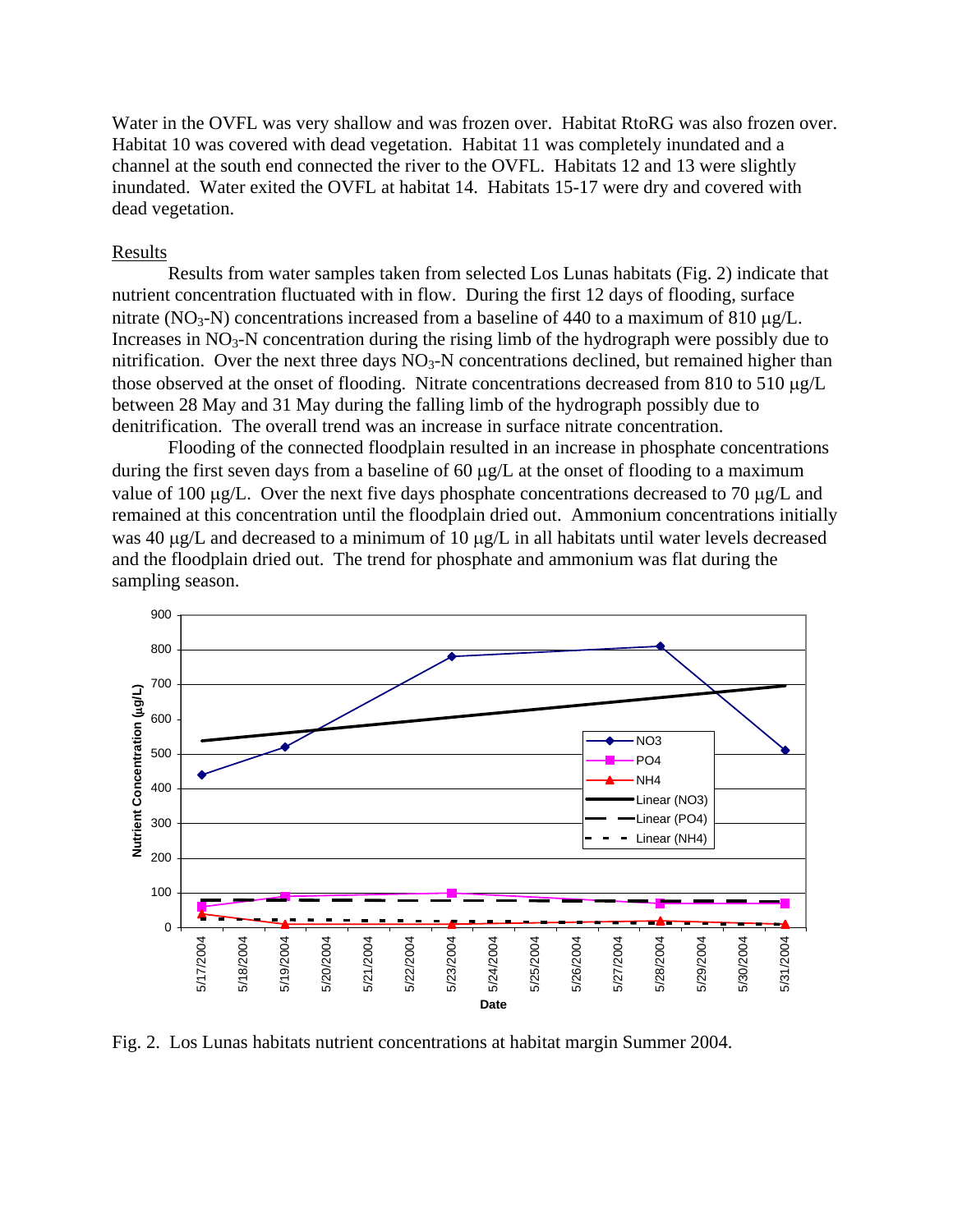### 2005 Monitoring

The 2005 monitoring season was sampled more aggressively and therefore more volunteers and technicians were employed to collect data. All of the same sampling equipment from 2004 season was used to collect data. Sampling was limited to the northern half of the floodplain because some areas in the southern half of the floodplain contained deep holes that could not be seen and the area was deemed too dangerous. The 2005 sampling season began on 29 March. On this date only habitat RtoRG wetted and was sampled for algae, fish, and water quality. Algae were observed along the margin of the habitat in a "bathtub ring" fashion as described by Bunn et al. (2003). Four species of fish (RGSM, fathead minnow, red shiner, and mosquitofish) were captured and retained for gut content analysis.

By 31 March, water had receded and the OVFL was again disconnected from the Rio Grande. A scheduled release of water (~5000cfs) from Cochiti Reservoir on April () for overbank purposes resulted in flooding many portions of the bosque, which had not been flooded in decades. Observations on 9 April revealed that the Rio Grande had again penetrated into the floodplain and flooded most of the habitats. Water depth had increased to 5cm at the margin and 95cm at the thalweg. Water velocity was slow at 0-2 cm/s at the margin and thalweg respectively.

Ichthyofauna sampling on 9 April at habitat RtoRG and 11<sup>th</sup> habitat OVFL resulted in the capture of 178 fish (Table 2) of which only two adult RGSM were retained for gut content analysis. Observations made on 18 April revealed that all habitats were now inundated up to the rootwad berm. Depth in the floodplain varied between 8cm at the margin and 80cm in the thalweg. Water velocity remained slow and measured between 0cm/s at the margin and 2cm/s in the thalweg. Many fish species were observed spawning on vegetation in many locations within the floodplain. Sampling on this date revealed that water depth and velocity in the floodplain had stabilized. Sampling during 20 April revealed that water depth and velocity had increased throughout the floodplain. Water depth increased dramatically from 5 to 85 cm and water velocity increased from 0 to 75cm/s. Rio Grande water penetrated directly into the OVFL and exited at habitat 14.

Sampling continued on 27 April. Water depth further increased throughout the floodplain and measured between 22-85cm. Water velocity also increased and measured between 39-83cm/s. Water was observed entering the floodplain at a right angle from the river directly into the OVFL. Observations on 4 May revealed that water was receding, however, water depth measured between 12-64cm throughout the floodplain. Copious amounts of unidentified filamentous algae were observed at habitats 1-4. The receding water revealed that aggradation was occurring at the center of the habitats creating small islands. A channel at the south end of habitat 4 directed Rio Grande water into the OVFL. Water depth and velocity in the channel measured 47cm and 76cm/s respectively.

On 19 May water levels reached the high water mark. On this date, larval fish light traps were deployed to coincide with seasonal spawning of the RGSM. Light traps were deployed on a weekly to basis to try and determine the age at which RGSM shift from endogenous food resources (yolk sac) to exogenous food resources (diatom algae). Three traps were placed within the floodplain in areas (habitat 1, 10, and 12) where water depth exceeded 40cm and velocity was low (e.g. 2-31cm/s). Traps were allowed to capture for 12 hours prior to retrieval. Less than 10% of captured fish and aquatic invertebrates were retained for further analysis. Light traps were deployed on 23 May, June 6, 13, 20, and 28 at six locations within the floodplain and retrieved the following morning. Light traps were deployed at the same locations for the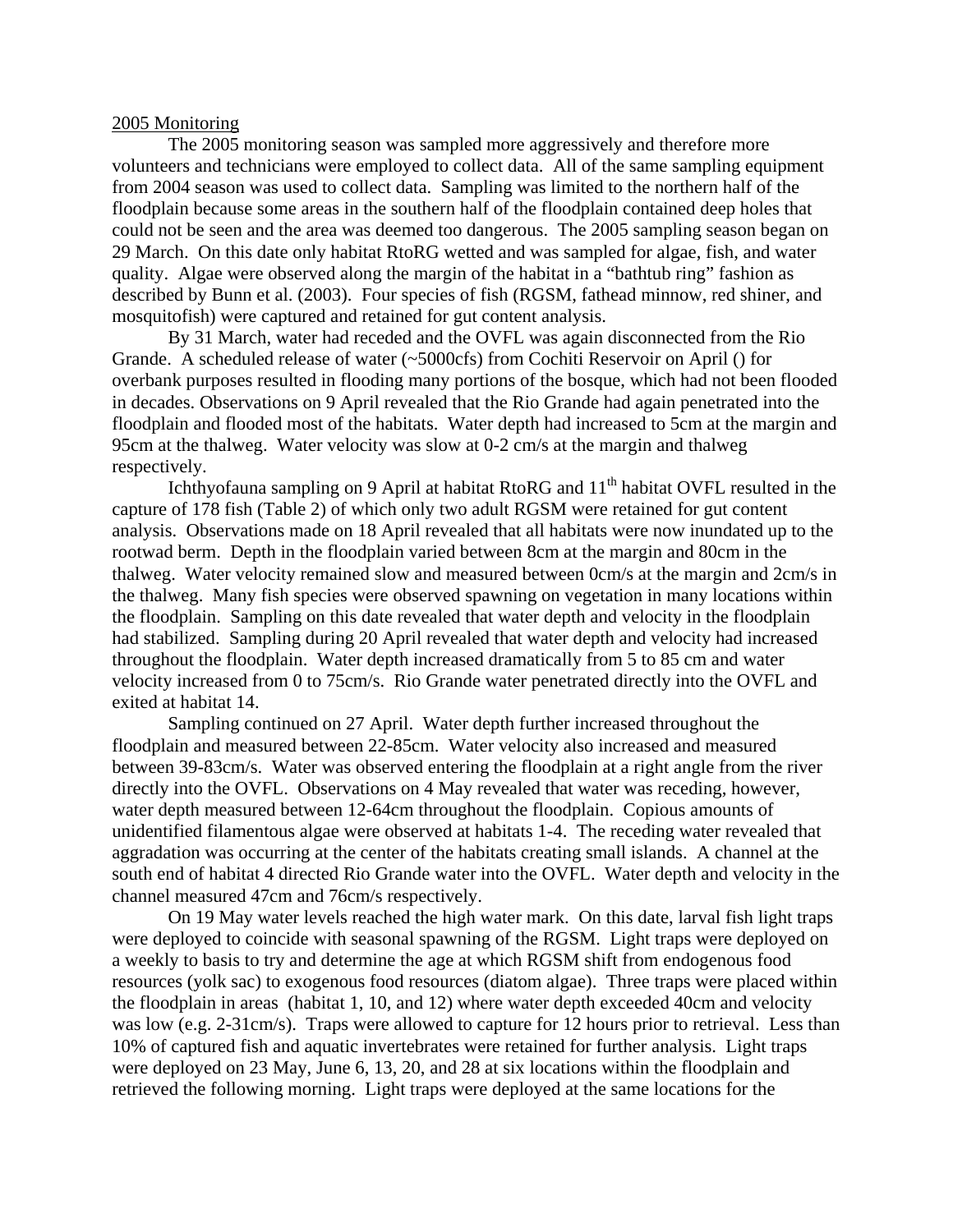remainder of the sampling season. Water depth and velocity at the trapping sites ranged 28- 63cm and 2-16cm/s respectively for the remainder of the trapping season. To date, identification of larval fish have not been completed, but will be completed by the end of the year.

Sampling of water quality continued on 26 May. At habitat  $1<sup>st</sup>$  channel water was receding, but water velocity had increased from 6 to 27 cm/s. Water continued to recede and depth ranged from 21-106cm. Habitats 1-3 showed signs of aggradation. At habitat 4, water entered the floodplain directly into the OVFL. Habitat 4, 5, 6, and 7 were completely inundated and no demarcation was evident between the habitats and OVFL. Sediment at these locations was deep (~25-30cm). In areas where water was shallow a layer of biofilm was observed. At habitat RtoRG water depth measured 40cm, however, sediment at this location was ~30cm and made travel difficult.

During 3 June sampling, variation in floodplain elevation became more noticeable. Throughout the floodplain water depth ranged from 18-80cm and velocity ranged from 1- 99cm/s. Habitat 1 water level was up while habitats 2 and 3 were lower. Wading birds were seen fishing in both of these latter habitats. Habitat 4 and 5 were inundated to the OVFL and habitat 6 was inundated to the rootwad berm. The channel at the south end of habitat 6 measured slightly over one meter deep. At habitat 7, water flowed out from the OVFL to the Rio Grande. Water was receding at habitat RtoRG and sand bars were appearing.

Monitoring resumed on 18 June. Water had receded significantly (~10cm) at habitat 1 channel and the light trap was relocated further south within the floodplain. Isolated pools were forming between the river, rootwad berm, and habitat 1 and 2. Larval fish were observed swimming in the shallow water. Habitat 1, 2, 3 were shallow, but small channels continued to direct flow into the OVFL. Sandbars were appearing at the margin of the habitat margin. Habitat 4 was inundated and Rio Grande water flowed into the OVFL. Habitat 5 was dry with the exception of a small channel that flowed into the OVFL. Water continued to flow into habitat 6 through a channel that had formed at the south end. Water flowed out of the OVFL at habitat 7. While water receded islands began emerging in habitats 6 and 7. Habitat RtoRG remained inundated and the light trap from habitat 1 channel was redeployed here.

The last sampling was on 28 June. Habitats 1-3 observed to be dry. Habitat 4 remained wetted and flow was entering through to the OVFL. Habitat 5 contained some isolated pools. Habitat 6 continued to channel water into the OVFL. Habitat 7 contained isolated pools with fish that were identified as *Gambusia affinis*. Habitat RtoRG was reduced to a shallow channel. An adjacent isolated pool contained copious amounts of filamentous algae. No further sampling was performed after this date. A reconnaissance of the floodplain on 5 August revealed that the floodplain was now dry with the exception of scattered isolated pools. Further reconnaissance of the floodplain continues and future reports will include data from aquatic invertebrate and fish community structure.

### Results

Results from water samples taken from Los Lunas habitats (Fig. 3) indicate that at the beginning of spring runoff surface nutrient concentrations (nitrate, phosphate, and ammonium) were high (537, 392, and 233μg/L respectively) and decreased to one-half concentration over the next 11 days. By 18 April nitrate and phosphate spiked to 500 and 420 mg/L respectively, however, ammonium was not detectable. From mid-April to mid-June nutrient concentrations showed a trend of continuous decline. From mid-June to mid-July surface nutrients increased with ammonium showing an order of magnitude increase in concentration. The overall trend for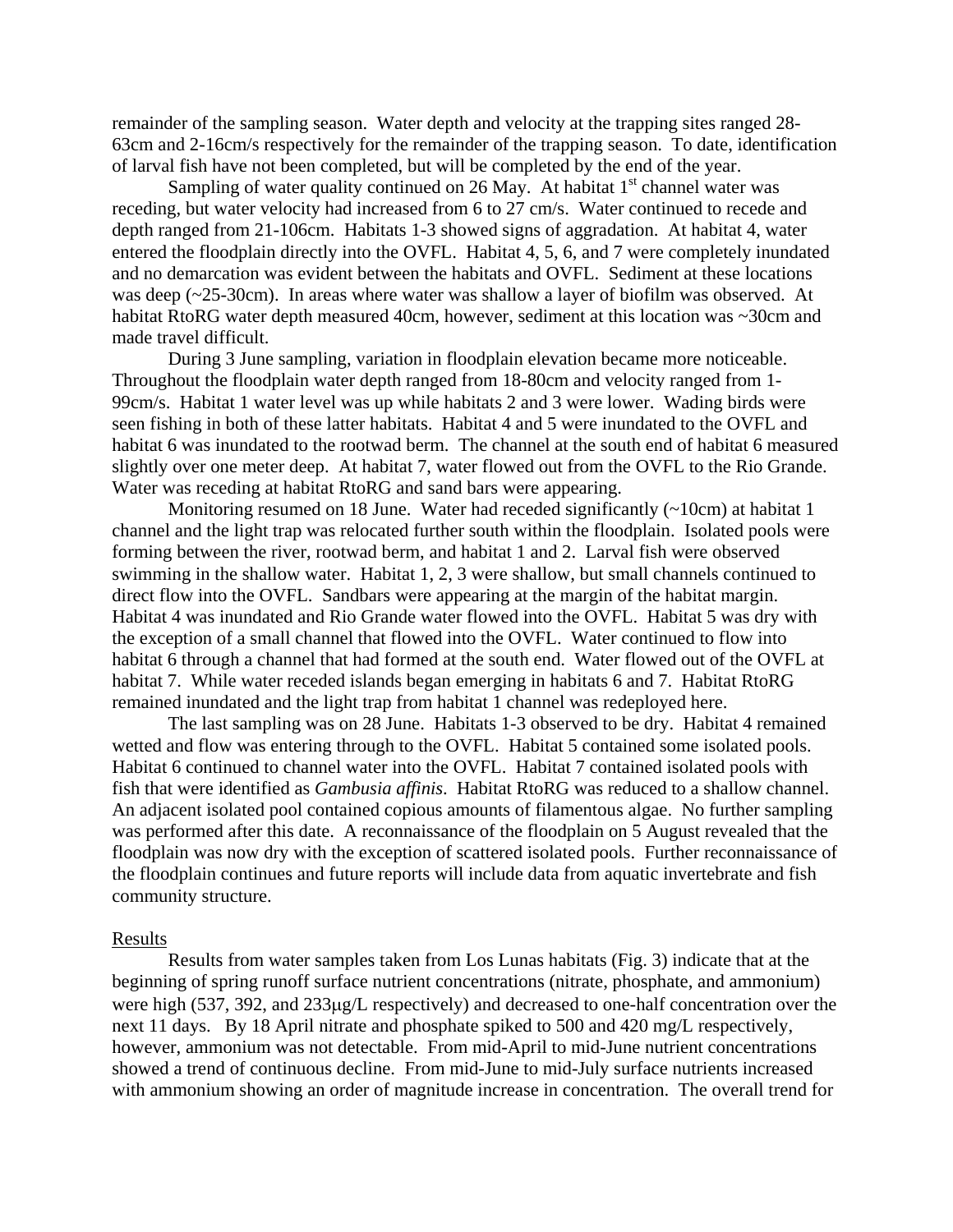all nutrients from initial sampling to the end of the sampling season was a decrease in surface nitrate concentration.



Fig. 3. Los Lunas habitats nutrient concentrations at habitat margin 2005.

# **Conclusions**

 The results from monitoring show that topographic features in the floodplain change constantly with each flood pulse event. Key observations thus far:

- 1) Areas designed for nursery habitat along the river margin were poorly designed.
- 2) The OVFL was highly successful in providing nursery habitat for RGSM and other Rio Grande ichthyofauna.
- 3) Short-term flooding (e.g. 2003 and 2004) provided a pulse in nutrient concentrations which setoff a series of events
- 4) Fish community dominance changes from month to month and year to year
- 5) Terrestrial vegetation changes yearly

The shape, size, and exit flow locations of each habitat influenced the direction and velocity of flow. The key observations were: a) through-flow in habitats eliminated slow-velocity nursery habitat, b) width of habitat mouth and angle of inlet controlled water inflow/outflow patterns, c) width to length ratio of habitats needs to be increased to enlarge the drift zone.

The OVFL while not intended to provide nursery habitat became an unintentional success. Key observation: a) The OVFL provide near-zero flow in many areas thus providing spawning and nursery habitat for Rio Grande ichthyofauna.

Short-term flooding triggered an increase in the magnitude of biological processes that occur during both the rising and falling limb of the pulse as predicted by Junk et al. (1989). Within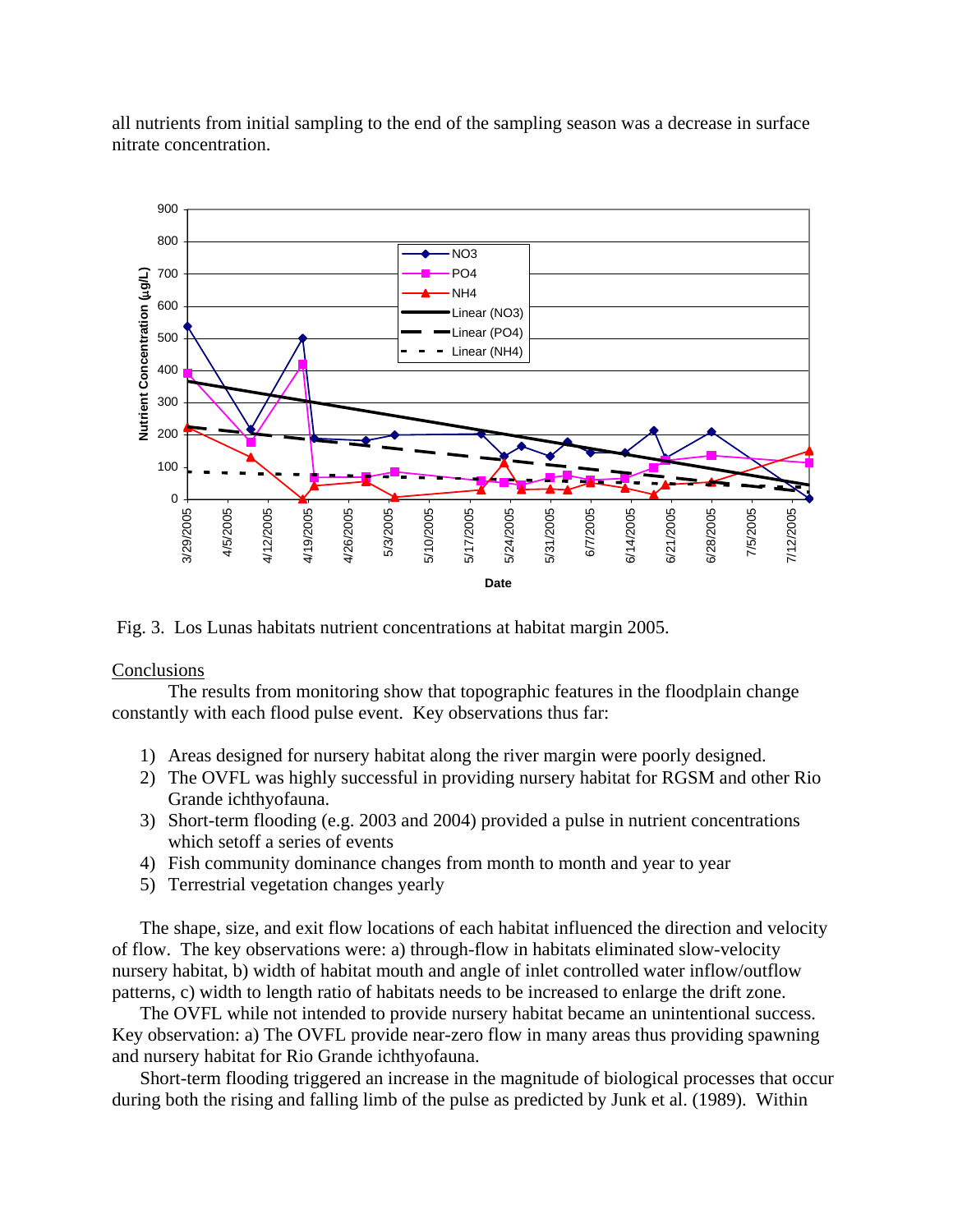days primary productivity was evident as seen in the large areas of *awfuchs* (biofilm). It is also clear that the flood pulse plays an important role in determining functional characteristics of floodplains and the rivers that inundate them as described by Valett et al. (2005).

Sampling the Rio Grande ichthyofauna revealed that species dominance change from month to month and year to year. No one species has been identified to dominate.

Cottonwood seedlings are sprouting up all over the floodplain in and among other vegetation. Information gained from this project will help Rio Grande managers and others design and construct effective habitat restoration projects for the endangered RGSM. Further monitoring over the long-term will provide information whether this restoration project was a success for the RGSM.

## Acknowledgements

The U.S. Corps of Engineers, U.S. Bureau of Reclamation, U.S. Forest Service Rocky Mountain Research Station, and Middle Rio Grande ESA Collaborative Program Habitat Restoration funded this project. We appreciate the cooperation of the Middle Rio Grande Conservancy District. We thank, UNM Biology Annex for analytical assistance, John Craig, Mike Determan, Nick Kennedy, Dr. Darin Law, Ben Zimmerman, Matt Carleton, Wade Wilson, Tom Kennedy, Doug Price, and Ariel Muldoon for their assistance in the field and lab.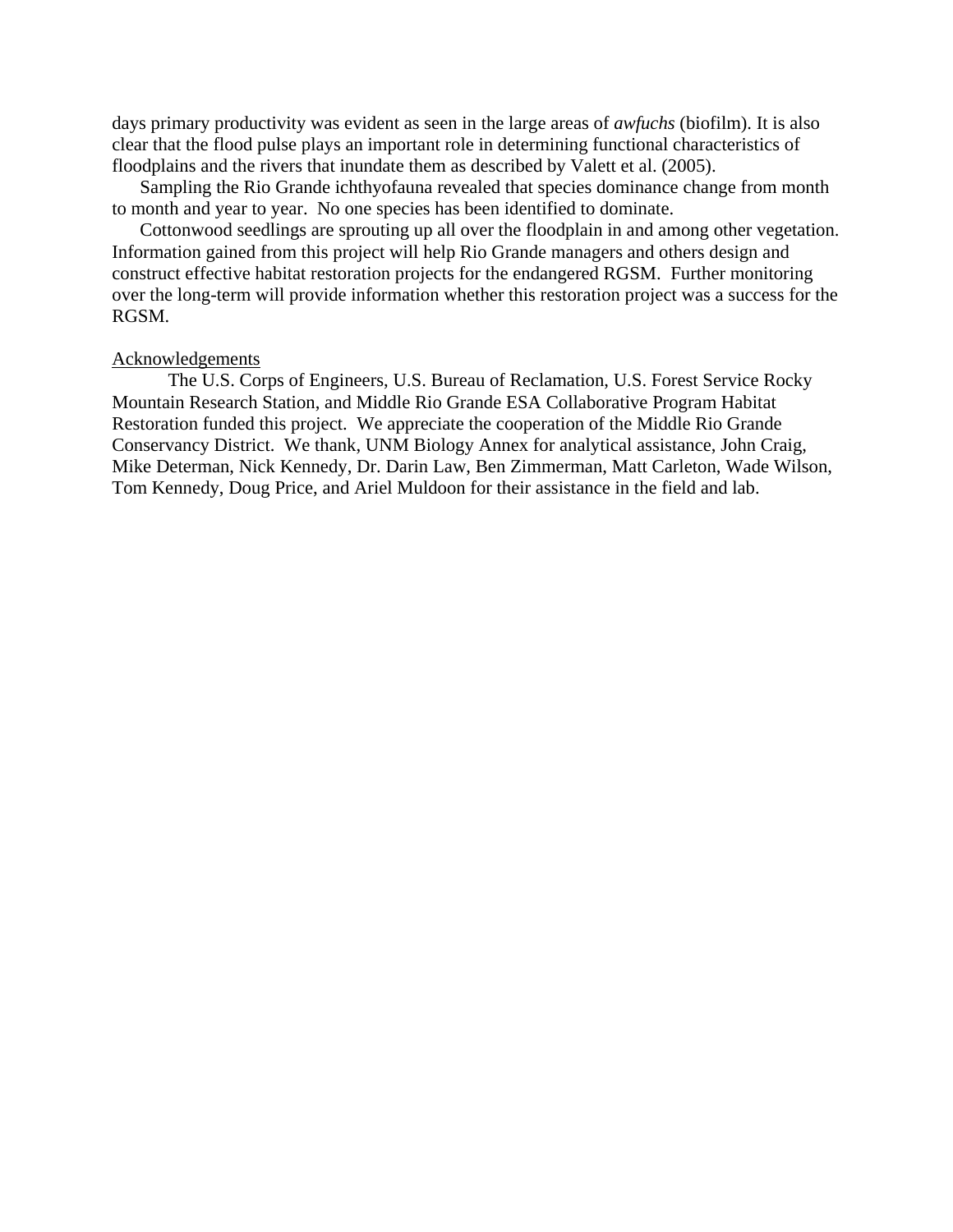# Appendix

| Date     | Location                | Common              | Taxonomic                       | Size (mm SL) | Numbers        |
|----------|-------------------------|---------------------|---------------------------------|--------------|----------------|
| 05/27/04 | <b>RtoRG North</b>      | Common carp         | $11 - 20$<br>Cyprinus<br>carpio |              | 22             |
| 05/27/04 | <b>RtoRG North</b>      | <b>RGSM</b>         | Hybognathus<br>amarus           | $8-12$<br>93 |                |
| 05/27/04 | <b>RtoRG North</b>      | Fathead<br>minnow   | Pimephales<br>promelas          | $11 - 14$    | $\overline{4}$ |
| 05/27/04 | <b>RtoRG North</b>      | River<br>carpsucker | Carpiodes<br>carpio             | $11 - 15$    | 76             |
| 05/27/04 | <b>RtoRG</b> South      | Common carp         | Cyprinus<br>carpio              | $8.2 - 21$   | 42             |
| 05/27/04 | <b>RtoRG South</b>      | <b>RGSM</b>         | Hybognathus<br>amarus           | $8.2 - 13$   | 89             |
| 05/27/04 | <b>RtoRG</b> South      | Fathead<br>minnow   | Pimephales<br>promelas          | $7.4 - 13$   | $\overline{3}$ |
| 05/27/04 | <b>RtoRG</b> South      | River<br>carpsucker | Carpiodes<br>carpio             | $12 - 15$    | 33             |
| 05/27/04 | <b>RtoRG</b> South      | White sucker        | Catostomus<br>commersoni        | 13           | $\mathbf{1}$   |
| 05/27/04 | <b>RtoRG South</b>      | Mosquitofish        | Gambusia<br>affinis             | $6.8 - 16$   | $\overline{2}$ |
| 05/27/04 | 4 <sup>th</sup> habitat | Common carp         | Cyprinus<br>carpio              | $6.3 - 27$   | 38             |
| 05/27/04 | 4 <sup>th</sup> habitat | <b>RGSM</b>         | Hybognathus<br>amarus           | $8.7 - 12$   | 49             |
| 05/27/04 | 4 <sup>th</sup> habitat | Fathead<br>minnow   | Pimephales<br>promelas          | 6.2          | $\mathbf{1}$   |
| 05/27/04 | 4 <sup>th</sup> habitat | River<br>carpsucker | Carpiodes<br>carpio             | $13 - 16$    | 14             |
| 05/27/04 | 4 <sup>th</sup> habitat | Common carp         | Cyprinus<br>carpio              | 14-22        | $\mathbf{1}$   |
| 05/27/04 | 4 <sup>th</sup> habitat | Mosquitofish        | Gambusia<br>affinis             |              | $\mathbf{1}$   |

Table 1. Fish species captured.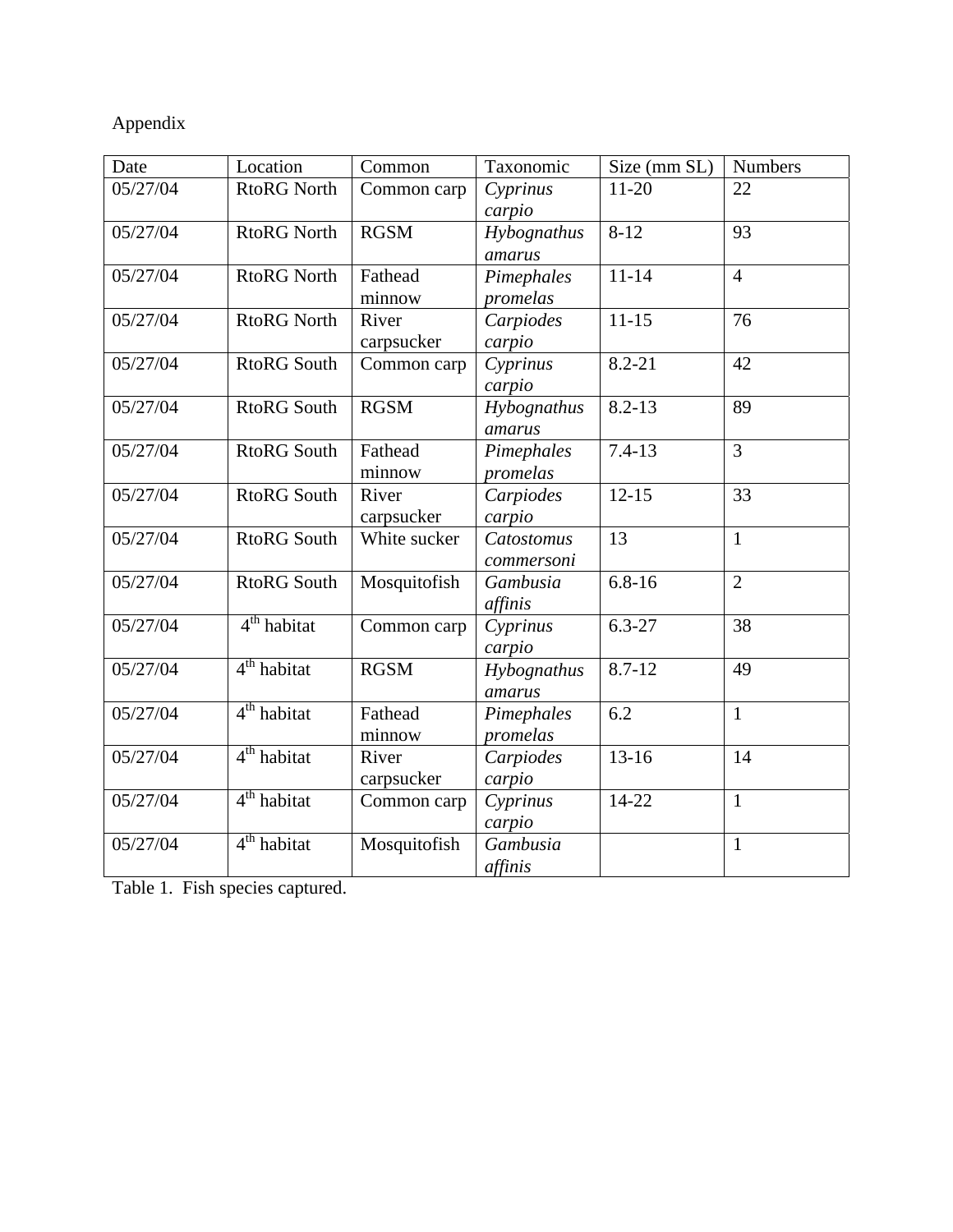| Species               | Number | Percent |
|-----------------------|--------|---------|
| Catostomus commersoni |        | .04     |
| Gambusia affinis      |        | .06     |
| Pimephales promelas   | ∧      | 1.7     |
| Cyprinus carpio       | 102    | 21.7    |
| Carpiodes carpio      | 123    | 26.2    |
| Hybognathus amarus    | 231    | 49.3    |
| Total                 | 469    | 100     |

Table 1B. Ichthyofauna community composition 5/27/2004.

| Date     | Location     | Species                        | $0-2$ cm       | $2-4$ cm       | 4-6 cm | 6-8 cm | 8-10 cm | Total |
|----------|--------------|--------------------------------|----------------|----------------|--------|--------|---------|-------|
| 4/9/2005 | <b>RtoRG</b> | Gambusia<br>affinis            | 3              | 5              |        |        |         | 8     |
|          |              | Cyprinella<br>lutrensis        |                | $\overline{2}$ | 3      | 9      |         | 14    |
|          |              | Pimephales<br>promelas         |                |                |        |        |         |       |
|          |              | Hybognathus<br>amarus          |                |                |        |        |         |       |
| 4/9/2005 | $11th$ Hab   | Gambusia<br>affinis            | $\overline{4}$ | 39             | 3      |        |         | 46    |
|          |              | Cyprinella<br><b>lutrensis</b> |                | 5              | 27     | 51     |         | 83    |
|          |              | Pimephales<br>promelas         |                |                |        | 23     |         | 24    |
|          |              | Hybognathus<br>amarus          |                |                |        |        |         |       |
| Total    |              |                                |                |                |        |        |         | 178   |

Table 2. Fish species captured April 9, 2005.

| <b>Species</b>       | Number | Percent        |
|----------------------|--------|----------------|
| Hybognathus amarus   |        |                |
| Pimephales promelas  |        | $\overline{4}$ |
| Cyprinella lutrensis | 54     | 30.3           |
| Gambusia affinis     |        | 54.5           |
| Total                | 78     | 99.9           |

Table 2B. Ichthyofauna community composition 4/9/2005.